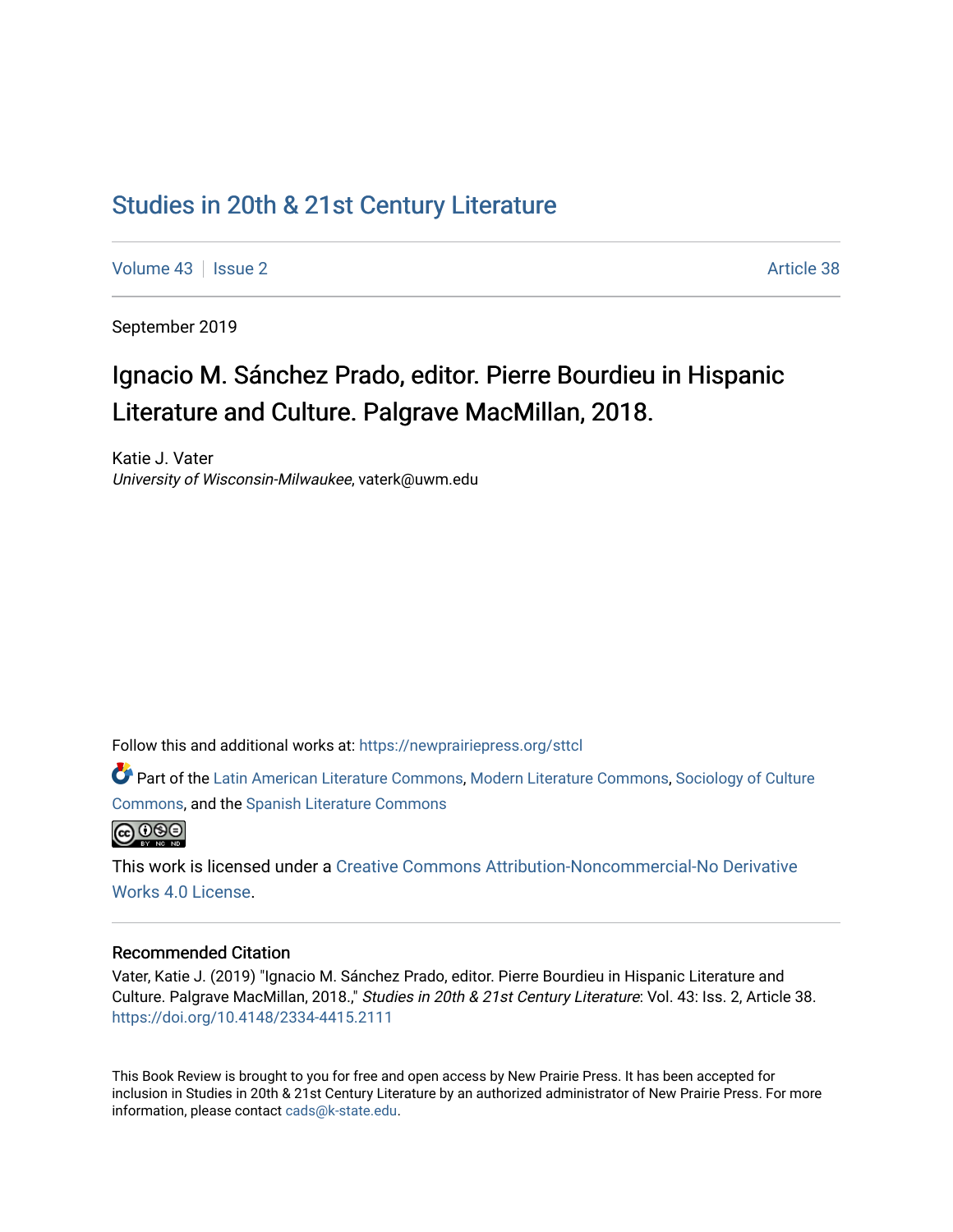### Ignacio M. Sánchez Prado, editor. Pierre Bourdieu in Hispanic Literature and Culture. Palgrave MacMillan, 2018.

### Abstract

Review of Sánchez Prado, Ignacio M., editor. Pierre Bourdieu in Hispanic Literature and Culture. Palgrave MacMillan, 2018.

### Keywords

Bourdieu, sociology of literature, Hispanic Studies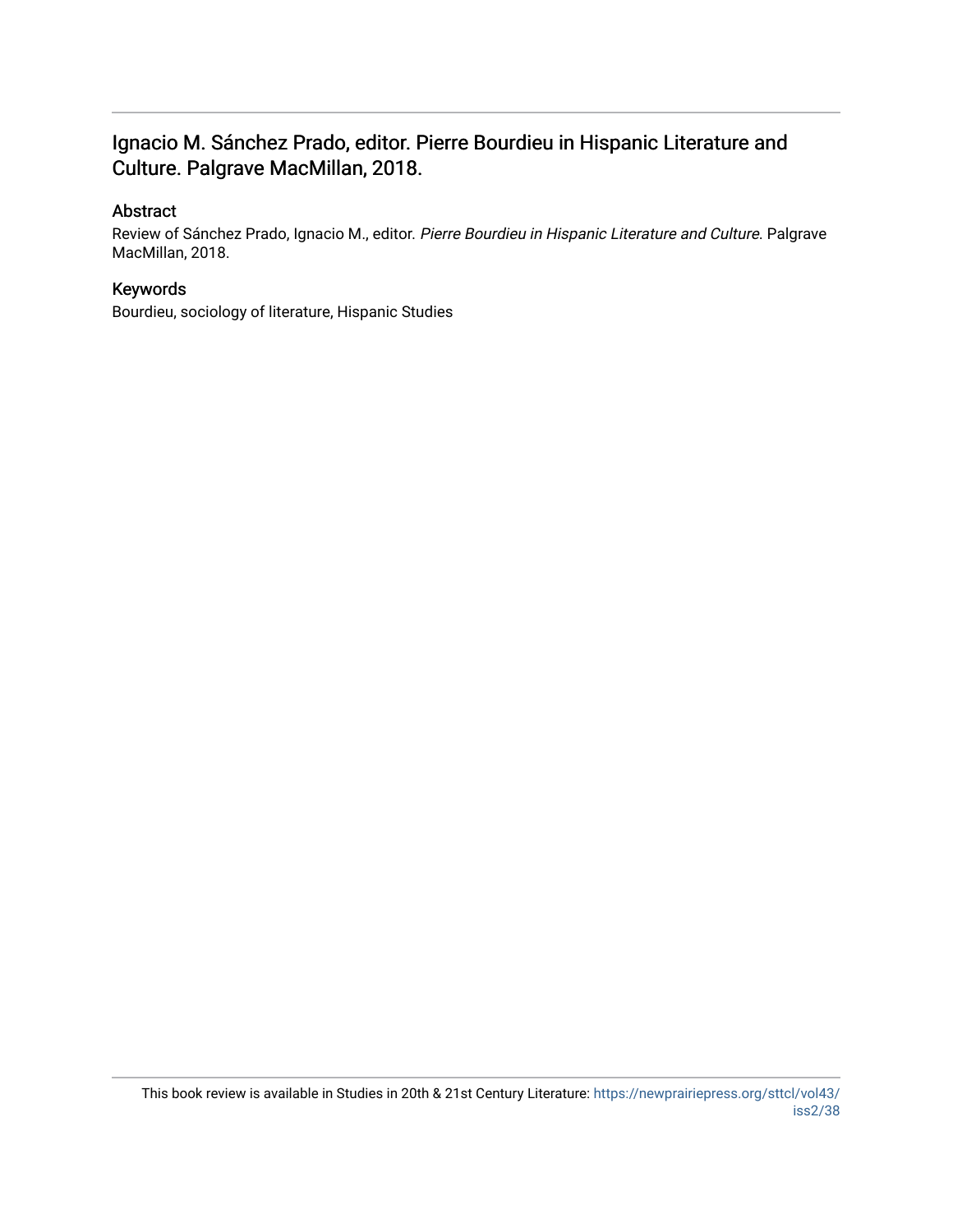Ignacio M. Sánchez Prado, editor. *Pierre Bourdieu in Hispanic Literature and Culture*. Palgrave MacMillan, 2018. 327 pp.

One of the overarching goals of Ignacio M. Sánchez Prado's ambitious volume on Pierre Bourdieu's work in the context of Spanish and Latin American studies is to demonstrate the continued relevance of the French sociologist's theories to the humanities today. Bourdieu has been maligned in some circles for the reductionism common to his large and diverse body of work, particularly for his tendency to condense the social and cultural world into a singular mechanistic and schematic model. However, Sánchez Prado and the contributors to this volume demonstrate that, with proper contextualization, Bourdieu's theories, especially but not exclusively those that deal with the "cultural field," remain valuable tools to understand the relationship of literature and culture to social space. In his introduction, Sánchez Prado argues that Bourdieu's revival, especially in the English-language academy, is due to the way his writings of the 1990s anticipated shifts in the material workings of culture brought about by neoliberalism, especially given "the culturalization of the economic and the economization of the cultural that has taken place under the aegis of neoliberalism" (4). Sánchez Prado's own excellent contribution to the volume sees this through by examining the contemporary Mexican literary field and its neoliberalization of cultural infrastructure, though the majority of the other essays do not take this approach.

*Pierre Bourdieu in Hispanic Literature and Culture* is divided into three sections. The first two focus on applications of the French thinker's theories, both in Latin America and in transnational Latin American literary and cultural studies, while the final section is centered on Bourdieu's relevance to Iberian Studies. The first section explores the open engagement of Bourdieu's theories "in relation to their specific appropriations in Latin America" while the second section offers "new approaches to Latin American literature" through Bourdieu's concept of the field (9). The distinction between these first two sections at times feels nebulous, as only Juan Poblete's essay on the relationship between Néstor García Canclini and Bourdieu directly addresses Latin American scholars' explicit engagement with the sociologist. However, a Bourdieusian glue holds together a compelling collection of topics from different countries and time periods that, under other circumstances, would be unlikely to appear in the same volume. One of this collection's strengths is the shunning of theory for theory's sake. Each chapter remains true to Bourdieu's own approach and addresses a concrete case to which some facet of his theory can be applied. While many of the contributors to this volume call attention to lesser known works by well-known authors, it is disappointing that there is not greater space given to women's voices and cultural products, both as contributors to the volume and as objects of study in the chapters.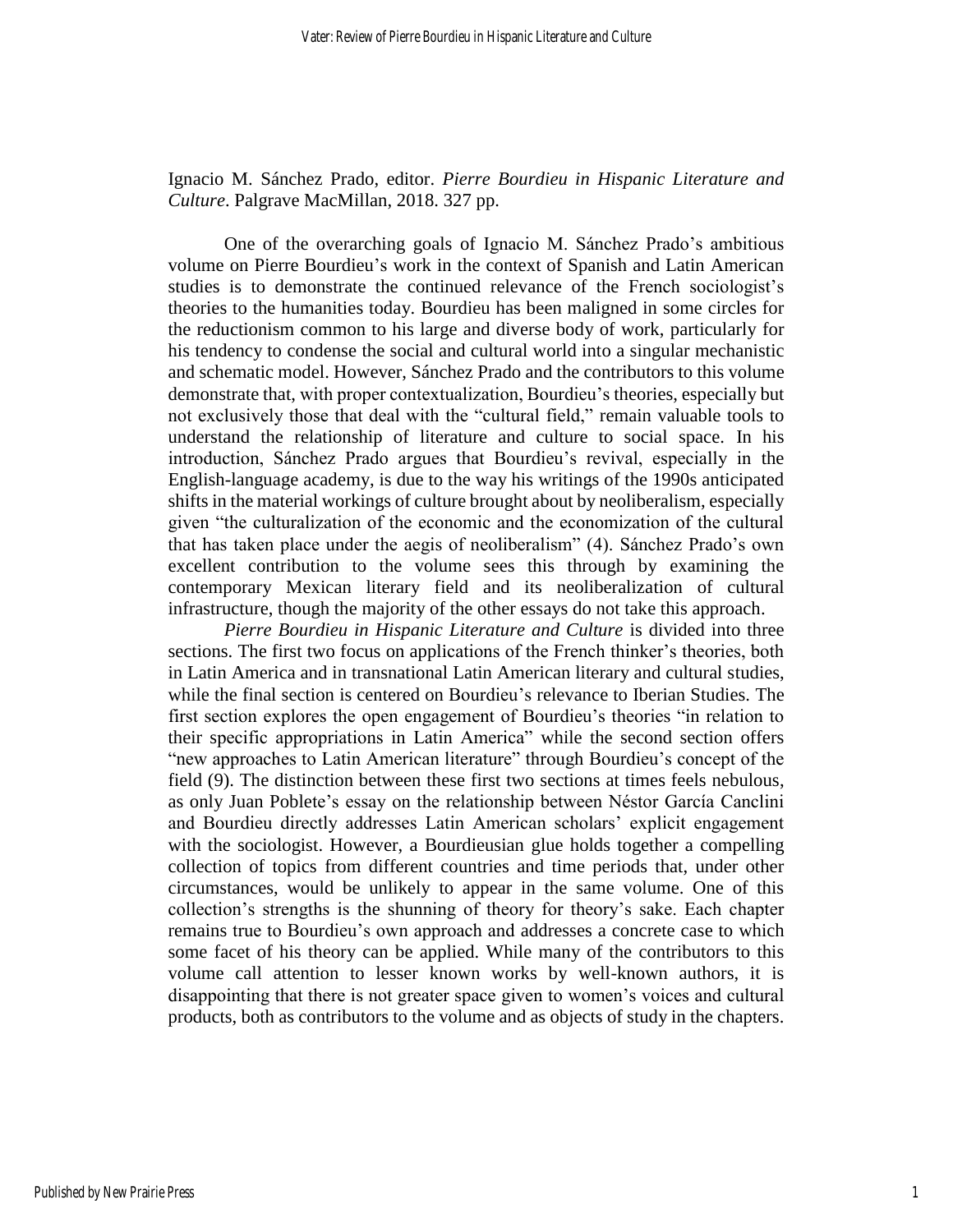Given the wide chronological and thematic range of the texts and authors studied in this volume, it is important that common threads emerge to help the chapters cohere. This is broadly achieved in the contributors' shared desire to understand how the social world informs the literary one. The revelation of writers' operational actions, always contrasting with the stereotypical idea of artistic "disinterestedness," links multiple chapters in this volume. For example, Manuel Gutiérrez Silva's chapter on Mexican art writing sheds light on Bourdieu's "field of struggles" (Bourdieu, *The Cultural Field*) in practice by demonstrating the ways that art writing allowed poets to assure their own relevance in a cultural field that was shifting towards the visual arts. This same theme of writers' calculated and operational processes also comes through in Andrew Reynolds's depiction of calculated *Modernista* position-takings that allowed for writers' self-definition in and out of the literary field.

Several chapters use Bourdieusian theory to examine the power to name and consecrate that is rooted in the acquisition of symbolic capital. Kent Dickson's chapter centers on José María Arguedas's role in legitimizing indigenous *arte popular*, 'popular art,' both in Peru and internationally. The role of symbolic consecration and legitimation is also key in Sergio Gutiérrez Negrón's chapter on queer literature in contemporary Puerto Rico. He notes that without the symbolic consecration of queer literature in two landmark early twenty-first-century anthologies, one scholarly and the other literary, writers like Luis Negrón would have never established themselves in a traditionally heteronormative and actively homophobic Puerto Rican literary field. Finally, José Luis Venegas's fascinating chapter on literary histories in Spain demonstrates that in order to garner symbolic capital for themselves, Spanish literary historians in the mid-twentieth century replicated geographically-informed European models when they marginalized Andalusian literature in the same way that European literary historians had marginalized Spain as southern and therefore "other."

As stimulating as the combination of these essays is, the standout piece in this volume can hardly be considered an essay at all. Sebastian Faber's "Post-Scriptum," structured as a dialogue, takes seriously Bourdieu's call for scholarly "reflexivity" as it colloquially and cogently examines the current state of the field of Hispanic Studies. Faber scrutinizes the context in which the volume's essays, including his own, have been produced. He speaks openly about his own doubts and misgivings about the collective work of a field that has experienced a "loss of clarity about the *nomos* of scholarly activity" (307). The confusion is due to a variety of factors, including the "perverse institutional incentives" that drive the publish-or-perish mentality and lead to scholarly overproduction (312). He advocates for a widespread, true commitment to understanding the personal and institutional conditions in which scholarly work is produced. Ultimately, Faber argues that "gatekeepers" like himself who have the symbolic capital to consecrate